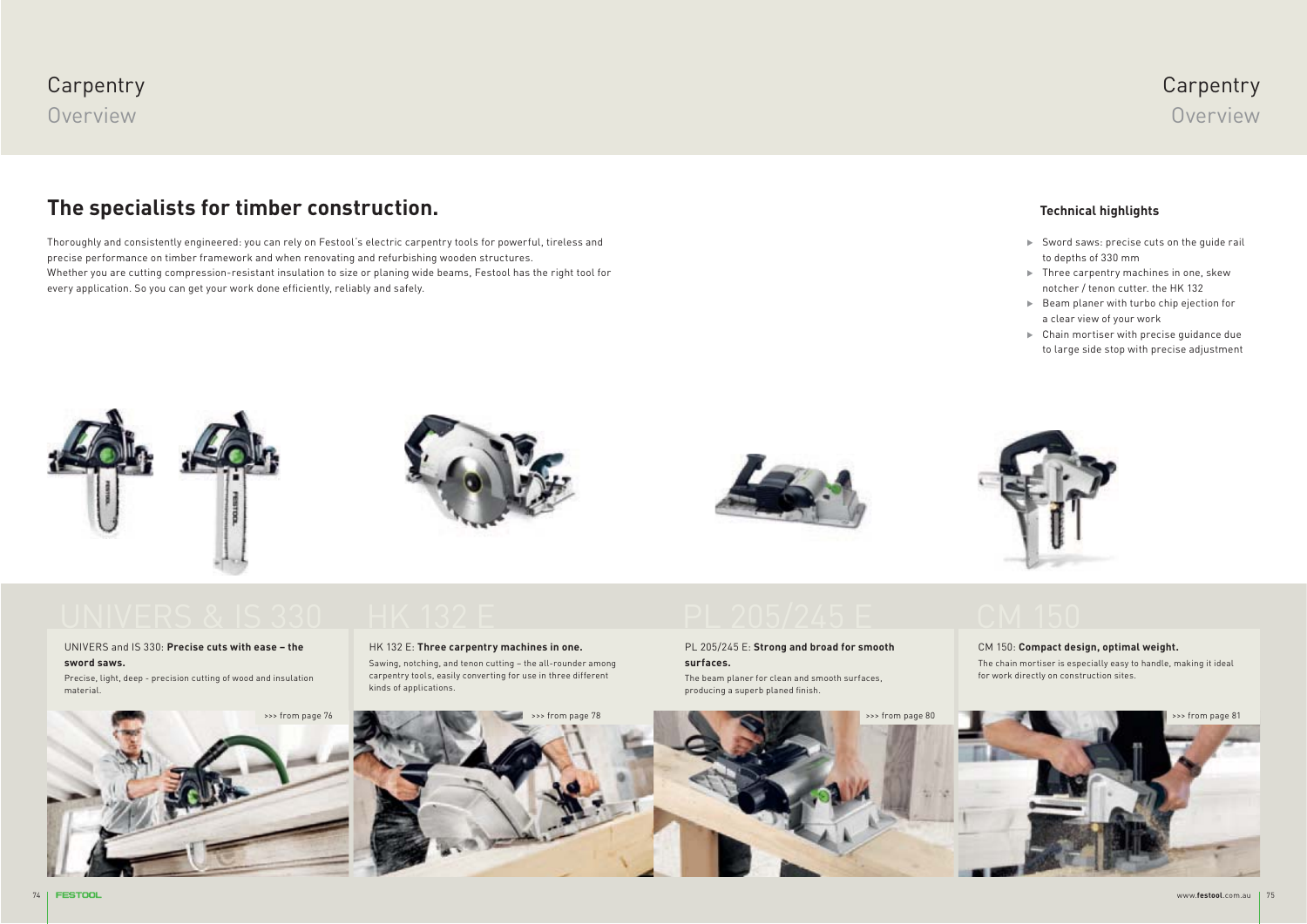## UNIVERS sword saw SSU 200 EB. The innovative all-rounder.

The sword saw with a cutting depth of 200 mm for cutting wood and compressionresistant insulation material to size.

- $\blacktriangleright$  Ideal for on-site use: 200 mm cutting depth with a weight of 6.5 kg
- $\blacktriangleright$  Precise cuts owing to an integrated guide slot in the die-cast aluminium base for use with the guide rail
- $\blacktriangleright$  Many applications for mitre cuts up to 60°
- Chain can be replaced and tensioned without the use of tools
- Rotating connector for attaching a dust extractor (e.g. CTL 48, CTL 36)
- $\blacktriangleright$  Pull cutting action for swift and smooth work and excellent cut quality
- $\blacktriangleright$  Advanced power electronics for constant power while sawing
- $\blacktriangleright$  Various chain sets to achieve the best cut in wood and insulation materials

| <b>Technical specifications</b>               | <b>SSU 200 EB</b>  |
|-----------------------------------------------|--------------------|
| Rated input power                             | 1.600 W            |
| Cutting depth at 0°; 90°/45°/60°              | 200/140/100 mm     |
| Mitre cuts                                    | $0 - 60^{\circ}$   |
| Speed (no-load)                               | 4,600 rpm          |
| Chain speed                                   | $10.6 \text{ m/s}$ |
| <b>Blade position</b>                         | $0 - 10^{\circ}$   |
| Mains cable                                   | 7.5 <sub>m</sub>   |
| Weight                                        | $6.5$ kg           |
| Package contents I order numbers from page 82 |                    |



#### Sword saw IS 330 EB. The easy way to cut insulation material.

The insulation saw with a cutting depth of 330 mm for cutting compression-resistant insulation material to size.

- $\blacktriangleright$  Ideal for construction sites: cutting even the thickest insulation materials thanks to a cutting depth of 330 mm and weight of 7.0 kg
- $\blacktriangleright$  60° mitre cuts with a cutting depth of 165 mm
- $\blacktriangleright$  Perfectly straight cuts free of tear-out thanks to the guide rail
- $\blacktriangleright$  Chain can be replaced and tensioned without the use of tools
- Rotating connector for attaching a dust extractor (e.g. CTL 48, CTL 36)
- $\blacktriangleright$  Pull cutting action for swift and smooth work and excellent cut quality
- Important: Cannot be used for wood/timber

| <b>Technical specifications</b>                          | <b>IS 330 EB</b> |
|----------------------------------------------------------|------------------|
| Rated input power                                        | 1.600 W          |
| Cutting depth at 0°; 90°/45°/60°                         | 330/230/165 mm   |
| Mitre cuts                                               | $0 - 60^{\circ}$ |
| Speed (no-load)                                          | 4,600 rpm        |
| Chain speed                                              | $12 \text{ m/s}$ |
| <b>Blade position</b>                                    | $0 - 10^{\circ}$ |
| Mains cable                                              | 7.5 <sub>m</sub> |
| Weight                                                   | 7.0 kg           |
| Producer and catalogue and continued and formation of AA |                  |







**Top quality cuts in all compression-resistant insulation materials:**

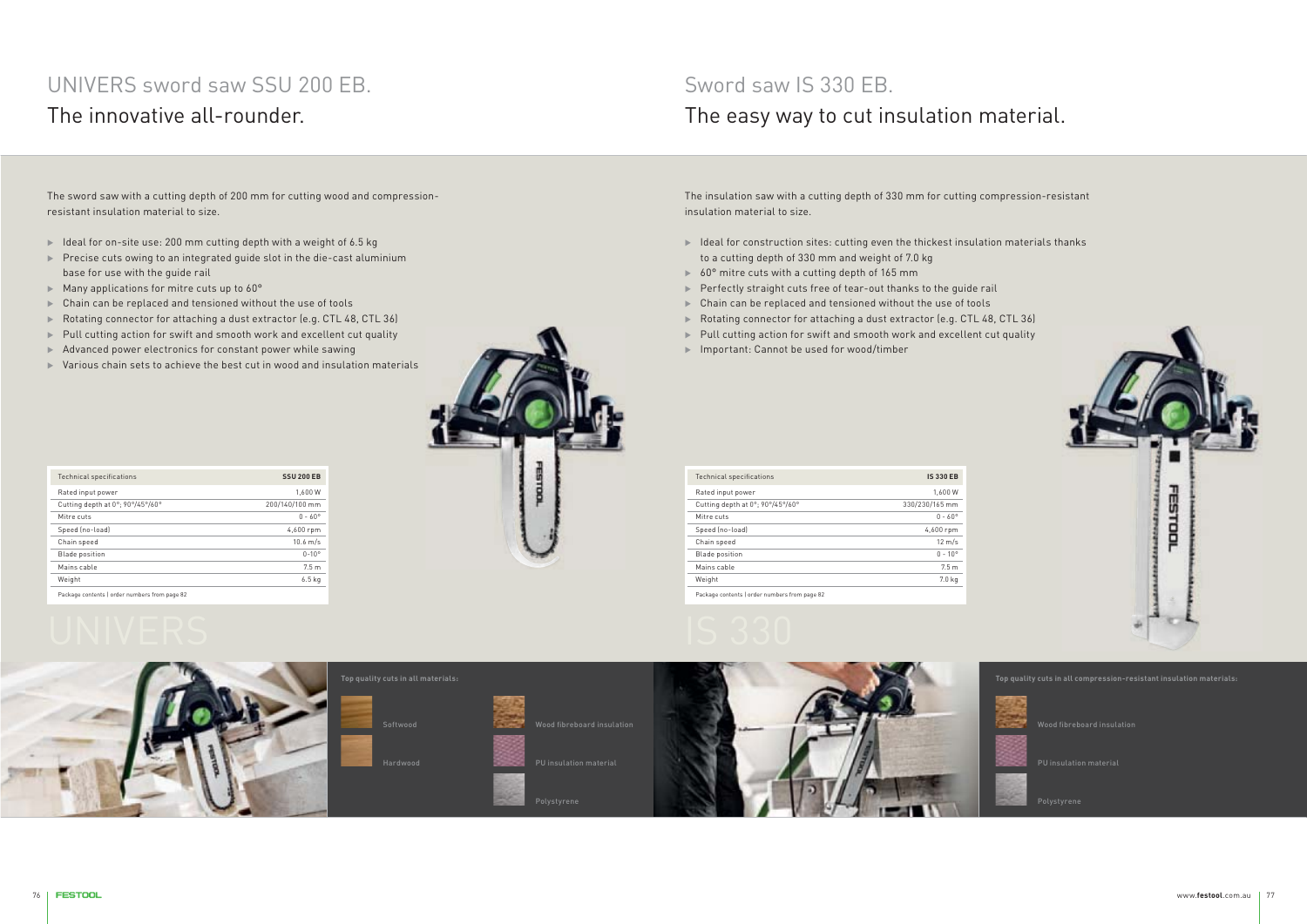## Circular saw HK 132 E. Three carpentry machines in one.

#### **The hand-held circular saw HK 132.**

- $\blacktriangleright$  Remote operation of the retractable blade guard for smooth cut entry, even with mitre cuts
- $\blacktriangleright$  Precise mitre cuts up to 60° with stable pivot bearing and exact scale
- $\blacktriangleright$  Electronics for smooth operation: soft start, constant rpm, overload protection, and monitoring of motor winding temperature

#### **The skew notcher fitting RS-HK 160x80 and the tenon cutter fitting NS-HK 250x50 for use with the HK 132.**

- Safe handling with two guards to cover the skew notcher or tenon cutter head.
- $\blacktriangleright$  Smooth running due to dynamic balancing of the skew notcher/tenon cutter head.
- $\blacktriangleright$  Carbide reversible blades and pre-cutters for high surface quality and fast work progress.
- Precision clamping bars for quick and easy blade changes.



| <b>Technical specifications</b> | <b>HK 132 E</b>  | <b>Technical specifications</b> | <b>RS-HK160x80</b>           |
|---------------------------------|------------------|---------------------------------|------------------------------|
| Power consumption               | 2.300 W          | Skew notcher head Ø             | $160 \times 80$ mm           |
| Cutting depth at 0°; 90°        | $50-132$ mm      | Centre bore Ø                   | $30 \text{ mm}$              |
| Cutting depth at 45°/60°        | 85/50 mm         | Pin holes Ø                     | $7$ mm/                      |
| Mitre cuts                      | $0 - 60^{\circ}$ |                                 | pitch circle 42 mm           |
| Speed (no-load)                 | 2,200 rpm        | Cutting width                   | $80 \text{ mm}$              |
| Blade dimensions                | 350 x 30/3.5 mm  | Cutting depth                   | $0 - 38$ mm                  |
| Weight                          | 18 kg            | Max. inclination.               | 45°                          |
|                                 |                  | Reversible carbide blade        | $80 \times 13 \times 2.2$ mm |
|                                 |                  | Carbide pre-cutter              | 14 x 14 x 2.0 mm             |
|                                 |                  | Weight                          | 7.1 kg                       |

Package contents | order numbers from page 83

| <b>Technical specifications</b> | <b>NS-HK250x50</b>            |
|---------------------------------|-------------------------------|
| Tenon cutter head Ø             | 250 x 50 mm                   |
| Centre bore Ø                   | 30 <sub>mm</sub>              |
| Pin holes Ø                     | $7$ mm/<br>pitch circle 42 mm |
| Cutting width                   | $50 \text{ mm}$               |
| Cutting depth                   | $0 - 80$ mm                   |
| Reversible carbide blade        | $50 \times 12 \times 1.5$ mm  |
| Carbide pre-cutter              | $14 \times 14 \times 2.0$ mm  |
| Weight                          | 6.8 ka                        |

Package contents | order numbers from page 83



The circular saw with a cutting depth of 132 mm. The high-power 2,300 watt motor ensures high cutting speed and fast work. The saw can also be pivoted to any angle up to 60° for extreme mitre cuts.

Out with the saw blade, in with the skew notcher head. The skew notcher cutter fitting easily turns your heavyduty saw into a reliable skew notcher cutter.

It's just as easy to convert the HK 132 to a tenon cutter. Out with the saw blade, in with the tenon cutter head, and you have a tool for applying tenons to an entire series of beams or for creating lap joints.



Package contents | order numbers from page 83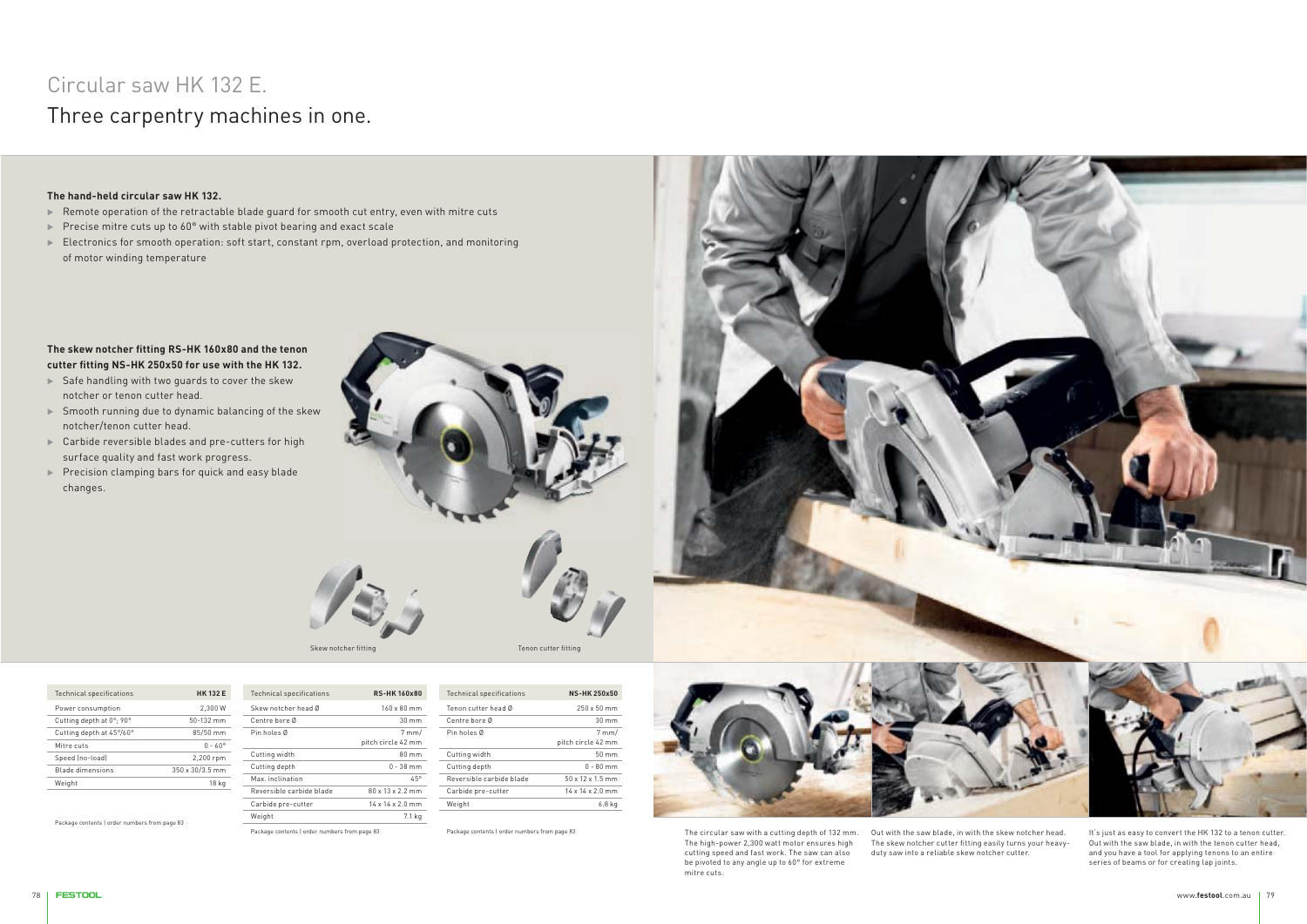# Beam planers PL 205 E and PL 245 E. Strong and broad for smooth surfaces.

The beam planer with turbo chip ejection and planing width of 205 mm or 245 mm.

- $\blacktriangleright$  Ideal handle arrangement and long plane soles for secure guidance
- $\blacktriangleright$  Turbo ejection system for outstanding chip ejection and a clear view of the workpiece
- $\blacktriangleright$  Ideal planing depth setting by rotating the additional handle
- $\blacktriangleright$  V-groove in the sole for easy handling when chamfering beams
- $\blacktriangleright$  Precise guidance with guide roller for full utilisation of the planing width
- $\blacktriangleright$  Electronics for smooth operation: soft start, run-out brake, constant rpm and overload protection

## Chain mortiser CM 150. Compact design, optimal weight.

The compact design and low weight of the CM 150 chain mortiser make it especially easy to use and therefore ideal during roof space conversions, when renovating and refurbishing old buildings or when erecting a roof truss, if adjustments or reworking become necessary on the site. With its large, sturdy side stop, the chain mortiser can be guided securely even when working overhead or on installed beams.

- $\blacktriangleright$  Precise guidance due to large side stop with precise adjustment
- Powerful motor for high torque
- $\blacktriangleright$  Easy to handle due to compact design and optimal weight





| Technical specifications | <b>PL 205 E</b>  | <b>PL 245 E</b> |
|--------------------------|------------------|-----------------|
| Power consumption        | 2.000 W          | 2,300 W         |
| Max. planing width       | 205 mm           | 245 mm          |
| Adjustable planing depth | $0 - 3$ mm       | $0 - 3$ mm      |
| Speed (no-load)          | 13500 rpm        | 13,000 rpm      |
| Weight                   | 13 <sub>kg</sub> | 15.7 kg         |

Package contents | order numbers from page 84

| Technical specifications         | <b>CM 150</b> |
|----------------------------------|---------------|
| Power consumption                | 2,000 W       |
| Mortise depth                    | 100/150 mm    |
| Range of adjustment of side stop | $0 - 150$ mm  |
| Chain sprocket speed             | 4,250 rpm     |
| Weight                           | 8.5 kg        |

Package contents | order numbers from page 85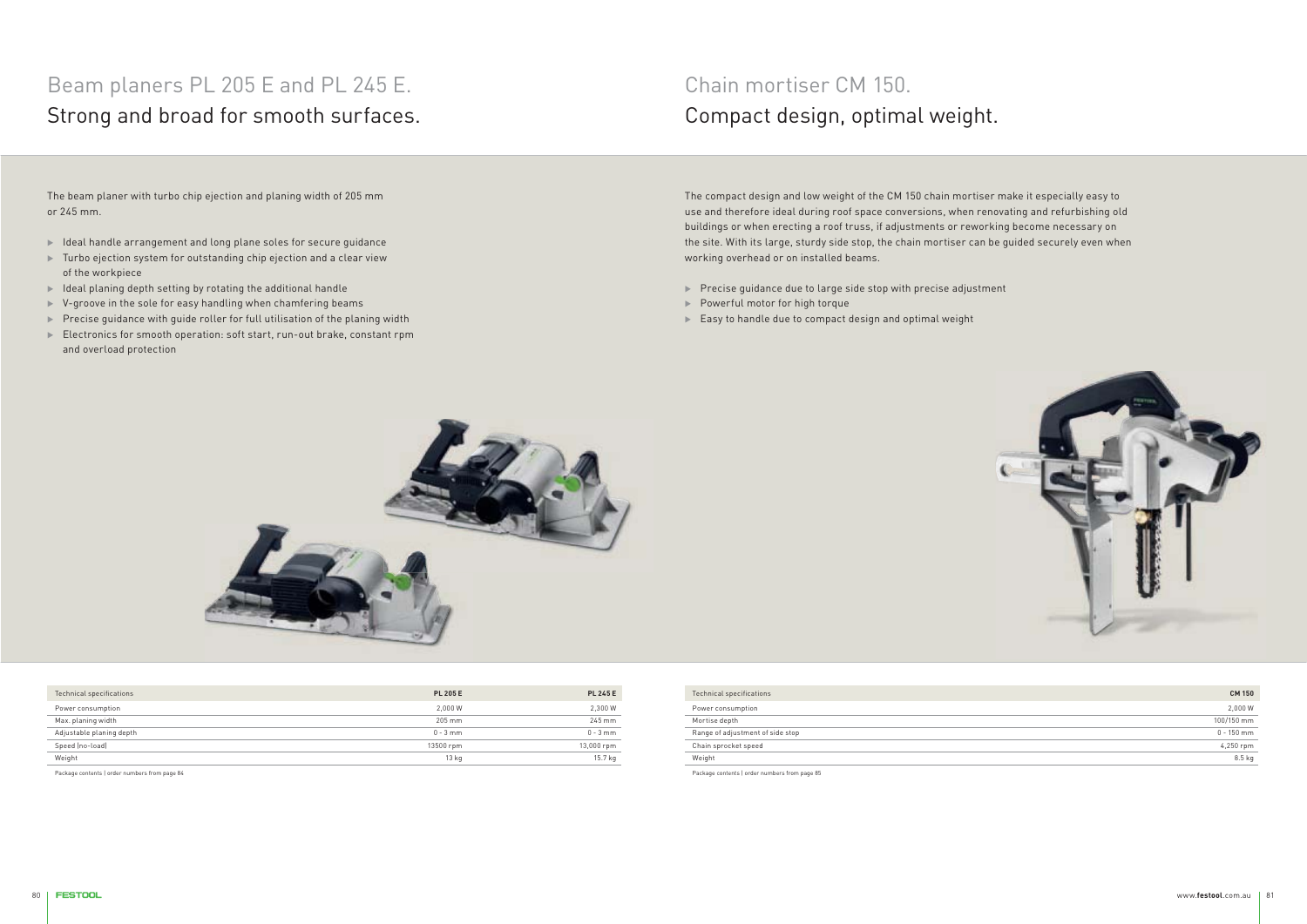# Sawing, carpentry

# Versions, system accessories

**IS 330 EB-FS**

| Package contents for sword saws                                                                                       |                                                                                                         | Limited availability of models in Australia.                                                                                  |           |
|-----------------------------------------------------------------------------------------------------------------------|---------------------------------------------------------------------------------------------------------|-------------------------------------------------------------------------------------------------------------------------------|-----------|
|                                                                                                                       | Product                                                                                                 | <b>Description</b>                                                                                                            | Order no. |
| Sword saw UNIVERS SSU 200 EB                                                                                          | max. cutting depth 200 mm; ideal for cutting wood and compression-resistant insulation material to size |                                                                                                                               |           |
|                                                                                                                       | SSU 200 EB-Plus                                                                                         | Saw chain Uni SC 3/8"-91 U-39E, chain lubricant 250 ml, 7.5 m mains cable,<br>in SYS 5 TL SYSTAINER                           |           |
|                                                                                                                       | SSU 200 EB-Plus-FS                                                                                      | Saw chain Uni SC 3/8"-91 U-39E, chain lubricant 250 ml, 7.5 m mains cable,<br>quide rail FS 800/2, in SYS 5 TL SYSTAINER      |           |
| Sword saw IS 330 EB<br>max. cutting depth 330 mm; ideal for cutting compression-resistant insulation material to size |                                                                                                         |                                                                                                                               |           |
|                                                                                                                       | <b>IS 330 EB</b>                                                                                        | Saw chain ISO SC 3/8"-90 I-57E, saw chain ISO Hard SC 3/8"-91 IH-57E,<br>chain lubricant 250 ml, 7.5 m mains cable, in carton |           |

Saw chain ISO SC 3/8"-90 I-57E, saw chain ISO Hard SC 3/8"-91 IH-57E, chain lubricant 250 ml, 7.5 m mains cable, guide rail FS 1400/2, in carton

**\***

**SC 3/8"-91 F-39E 769102**

769100

| <b>Accessories for sword saws</b> |                                                                                                                       |                   |           |  |
|-----------------------------------|-----------------------------------------------------------------------------------------------------------------------|-------------------|-----------|--|
|                                   | <b>Description</b>                                                                                                    | <b>Type</b>       | Order no. |  |
| <b>PRODUCE</b>                    | Guide bar<br>for IS 330 EB                                                                                            | GB 13"-IS 330     | 769089    |  |
|                                   | Saw chain ISO<br>for IS 330 EB                                                                                        | SC 3/8"-90 I-57E  | 769088    |  |
|                                   | Saw chain ISO Hard<br>for IS 330 FB                                                                                   | SC 3/8"-91 IH-57E | 769090    |  |
|                                   | Quick-action clamp<br>for guide rail FS, FS/2,<br>Protool: GRP, GRP/2                                                 | <b>FS-RAPID/L</b> | 768116    |  |
| $\overline{\phantom{a}}$          | Mitre guide<br>for cuts at precise angles when used together with guide rails<br>for guide rails FS/2, Protool: GRP/2 | $FS-AG-2$         | 768168    |  |
|                                   | <b>Chain lubricant</b><br>1 litre container; for SSU 200, IS 330,<br>Protool: CCP 380, SSP 200, ISP 330               | CO <sub>1</sub> L | 769038    |  |

Guide rails can be found at www.**festool**.com.au

| <b>Accessories for sword saws</b> |                                                |                     |           |
|-----------------------------------|------------------------------------------------|---------------------|-----------|
|                                   | <b>Description</b>                             | <b>Type</b>         | Order no. |
|                                   | Parallel side fence<br>for SSU 200, IS 330     | <b>PA-SSU 200</b>   | 769098    |
|                                   | Offset fence<br>for SSU 200, IS 330            | <b>PA-A SSU 200</b> | 769099    |
|                                   | Guide bar<br>for SSU 200                       | GB 10"-SSU 200      | 769066    |
|                                   | Saw chain Uni<br>for SSU 200                   | SC 3/8"-91 U-39E    | 769101    |
|                                   | Saw chain for longitudinal cuts<br>for SSU 200 | SC 3/8"-91 L-39E    | 769103    |
|                                   | Saw chain Fine<br>for SSU 200                  | SC 3/8"-91 F-39E    | 769102    |
|                                   | Saw chain ISO<br>for SSU 200                   | SC 3/8"-90 I-39E    | 769100    |

| Package contents for carpentry circular saw |                 |                                                                                                   |           |
|---------------------------------------------|-----------------|---------------------------------------------------------------------------------------------------|-----------|
|                                             | Product         | <b>Description</b>                                                                                | Order no. |
|                                             | <b>HK 132 E</b> | Carbide standard saw blade W24, parallel fence and base extension,<br>10 m mains cable, in carton | 769531    |

| Accessories for carpentry circular saw |                                                                                                                                                                         |                 |           |  |
|----------------------------------------|-------------------------------------------------------------------------------------------------------------------------------------------------------------------------|-----------------|-----------|--|
|                                        | <b>Description</b>                                                                                                                                                      | <b>Type</b>     | Order no. |  |
|                                        | Parallel side fence<br>for HK 132 E; on quide rail GC 2000/3000                                                                                                         | <b>PG-HK132</b> | 769538    |  |
|                                        | Guide rail<br>length 2,000 mm; for HK 132 E,<br>Protool: CSP 85/60, CSP 132, CSP 165, CCP 380, NRP 90                                                                   | GC 2000         | 769669    |  |
|                                        | Guide rail<br>length 3,000 mm; for HK 132 E,<br>Protool: CSP 85/60, CSP 132, CSP 165, CCP 380, NRP 90                                                                   | GC 3000         | 769670    |  |
|                                        | Mitre guide<br>angle attachment with 1,000 mm long quide rail and cut indicator<br>for GC 2000/3000, HK 132 E,<br>Protool: CSP 85/60, CSP 132, CSP 165, CCP 380, NRP 90 | GC 1000-WA      | 769671    |  |

## Sawing, carpentry

Versions, system accessories

\*Some models may not be available in Australia. Visit www.festool.com.au to check for availability.